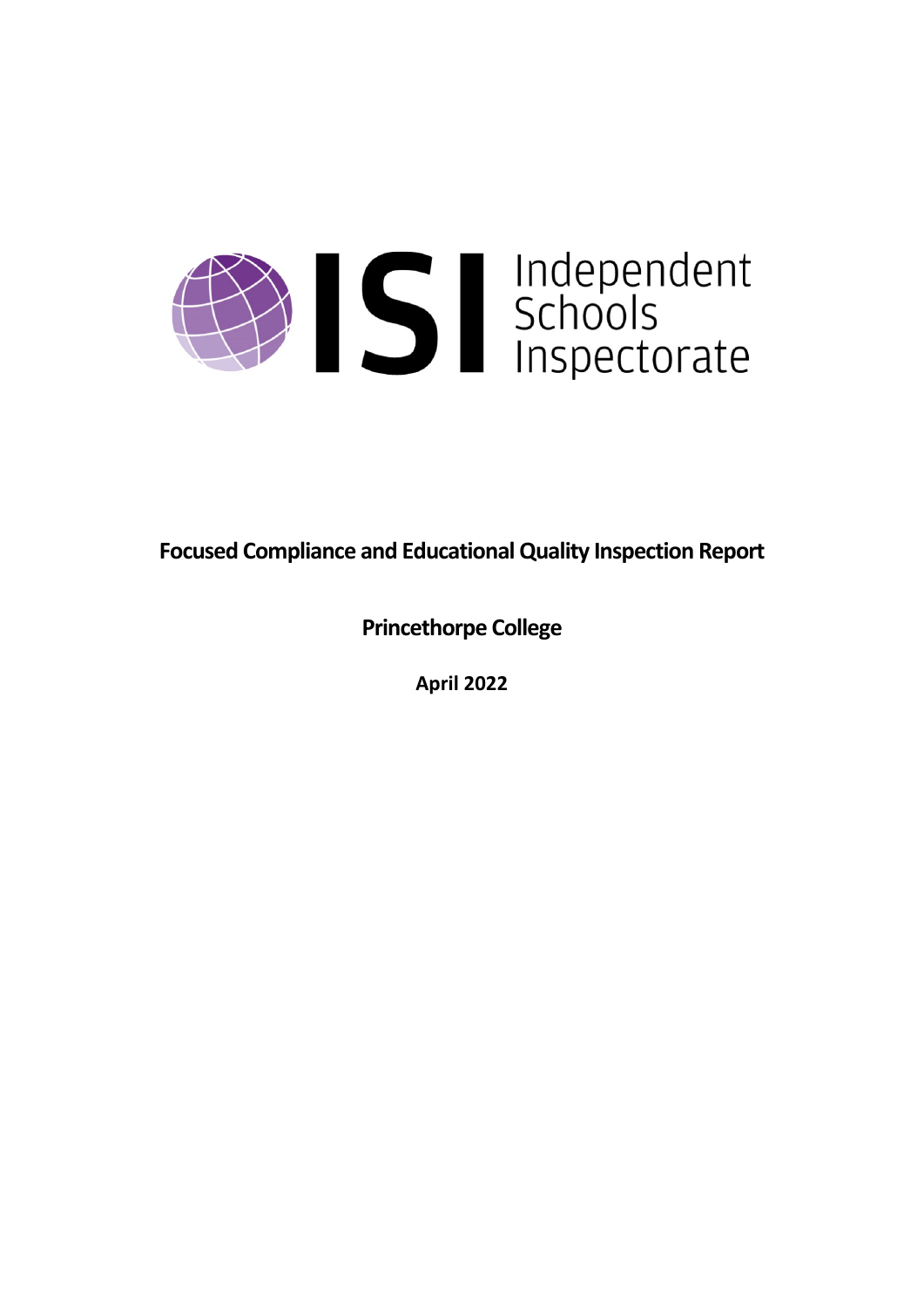# **Contents**

|    | <b>School's Details</b>                                              | 3                       |
|----|----------------------------------------------------------------------|-------------------------|
| 1. | <b>Background Information</b>                                        | 4                       |
|    | <b>About the school</b>                                              | 4                       |
|    | What the school seeks to do                                          | 4                       |
|    | About the pupils                                                     | 4                       |
| 2. | <b>Regulatory Compliance Inspection</b>                              | 5                       |
|    | Preface                                                              | 5                       |
|    | <b>Key findings</b>                                                  | 6                       |
|    | PART 1 - Quality of education provided                               | 6                       |
|    | PART 2 - Spiritual, moral, social and cultural development of pupils | 6                       |
|    | PART 3 - Welfare, health and safety of pupils                        | 6                       |
|    | PART 4 – Suitability of staff, supply staff, and proprietors         | 6                       |
|    | PART 5 - Premises of and accommodation at schools                    | 6                       |
|    | <b>PART 6 - Provision of information</b>                             | $\overline{\mathbf{z}}$ |
|    | PART 7 - Manner in which complaints are handled                      | $\overline{7}$          |
|    | PART 8 - Quality of leadership in and management of schools          | $\overline{\mathbf{z}}$ |
| 3. | <b>Educational Quality Inspection</b>                                | 8                       |
|    | Preface                                                              | 8                       |
|    | <b>Key findings</b>                                                  | 8                       |
|    | <b>Recommendations</b>                                               | 8                       |
|    | The quality of the pupils' academic and other achievements           | 9                       |
|    | The quality of the pupils' personal development                      | 11                      |
| 4. | <b>Inspection Evidence</b>                                           | 14                      |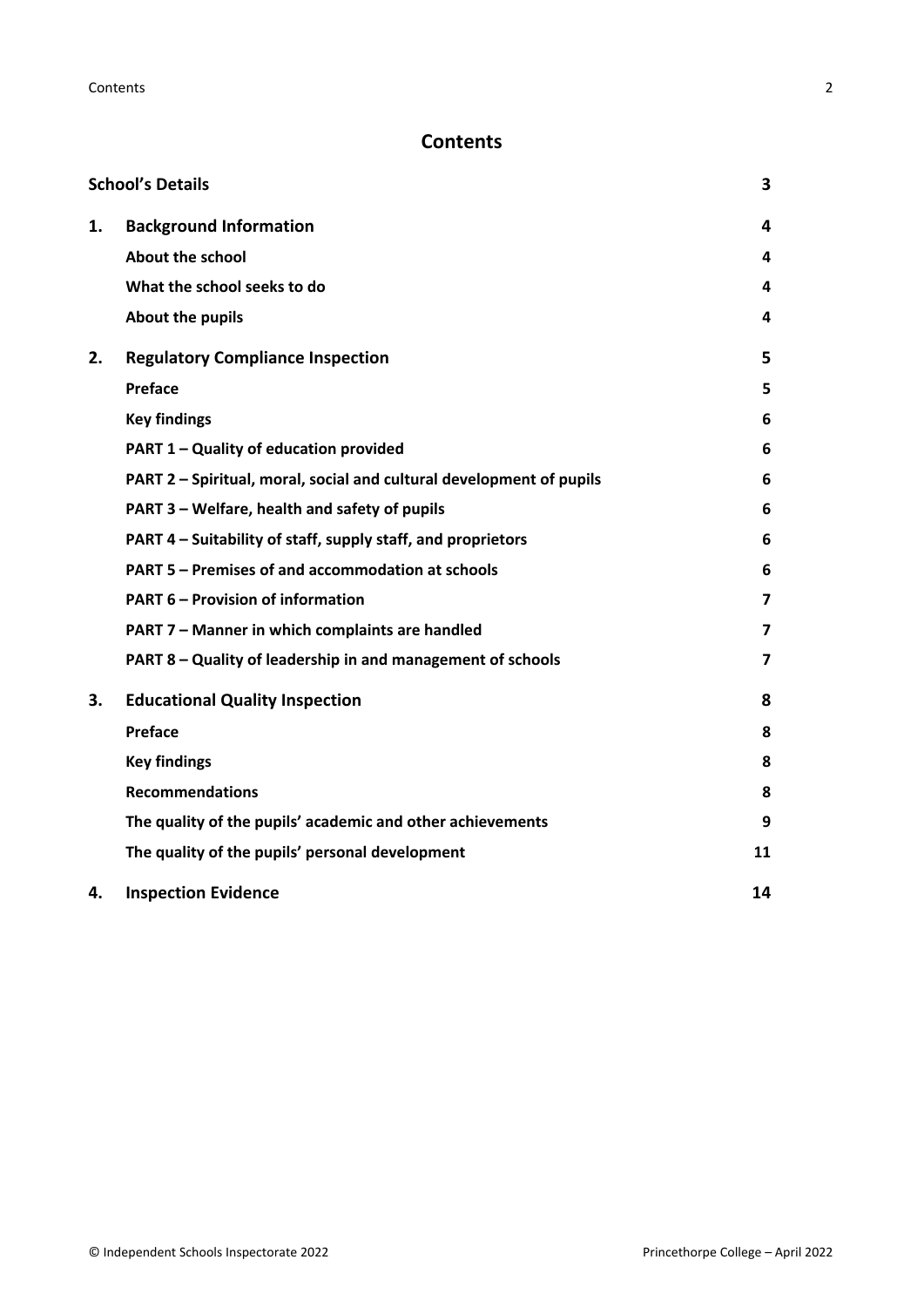| <b>School</b>                    | Princethorpe College    |     |                   |     |
|----------------------------------|-------------------------|-----|-------------------|-----|
| <b>DfE</b> number                | 937/6084                |     |                   |     |
| <b>Registered charity number</b> | 1087124                 |     |                   |     |
| <b>Address</b>                   | Princethorpe College    |     |                   |     |
|                                  | Leamington Road         |     |                   |     |
|                                  | Princethorpe            |     |                   |     |
|                                  | Rugby                   |     |                   |     |
|                                  | Warwickshire            |     |                   |     |
|                                  | <b>CV23 9PX</b>         |     |                   |     |
| <b>Telephone number</b>          | 01926 634200            |     |                   |     |
| <b>Email address</b>             | post@princethorpe.co.uk |     |                   |     |
| <b>Headmaster</b>                | Mr Ed Hester            |     |                   |     |
| <b>Chair of governors</b>        | Mrs Elizabeth Griffin   |     |                   |     |
| Age range                        | 11 to 18                |     |                   |     |
| Number of pupils on roll         | 932                     |     |                   |     |
|                                  | <b>Seniors</b>          | 690 | <b>Sixth Form</b> | 242 |
| <b>Inspection dates</b>          | 26 to 29 April 2022     |     |                   |     |

# <span id="page-2-0"></span>**School's Details**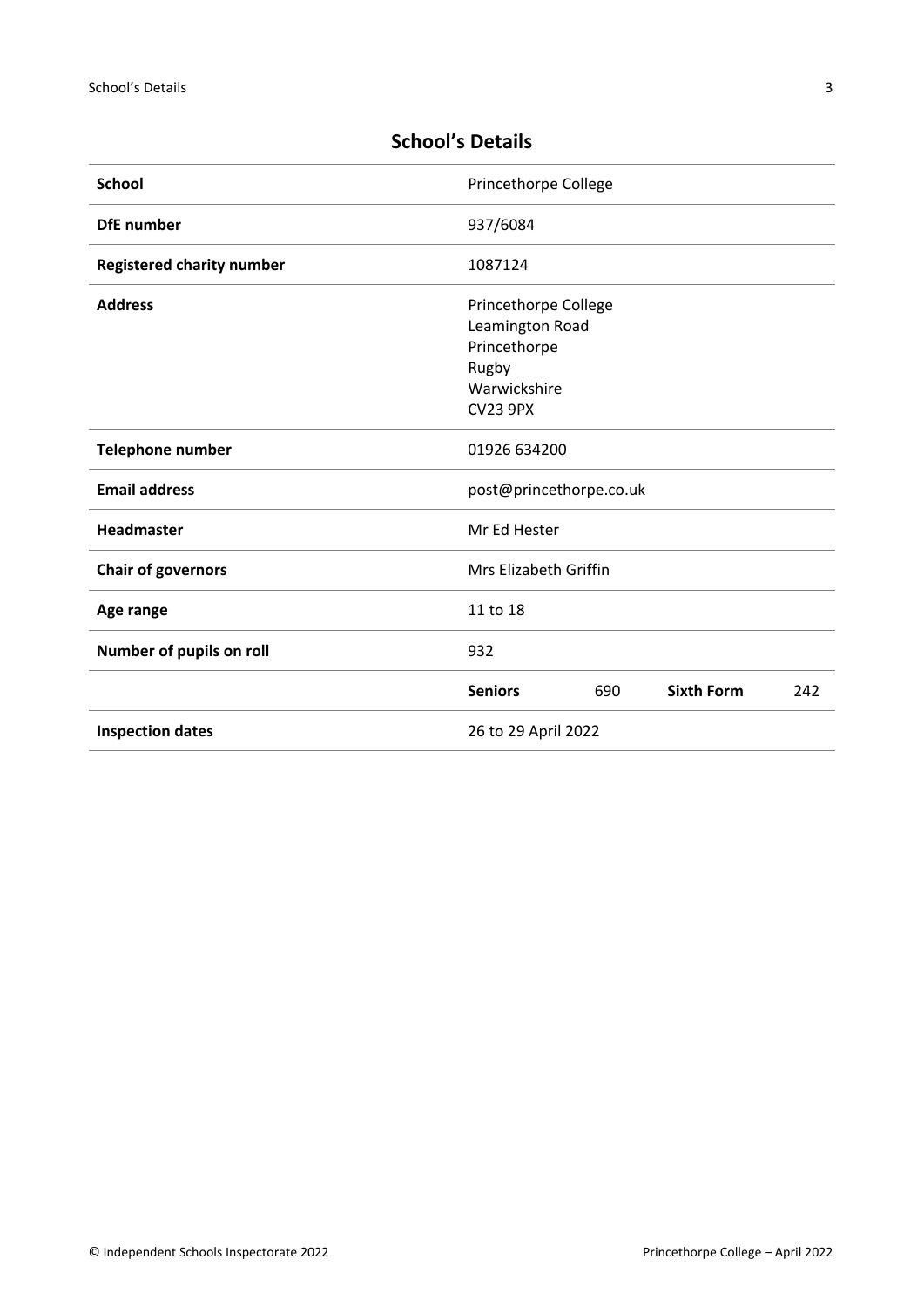# <span id="page-3-0"></span>**1. Background Information**

#### <span id="page-3-1"></span>**About the school**

- 1.1 Princethorpe College is an independent co-educational, Catholic day school. It was established in 1966 by the Missionaries of the Sacred Heart, initially as a boarding and day school for male pupils and has expanded over the years into its current form.
- 1.2 The school is the senior school of the Princethorpe Foundation, which is responsible also for two preparatory schools and a nursery. The Foundation is a company limited by guarantee and a registered charity. The directors of the company are the trustees, who have overall responsibility for the Foundation and are guardians of the Foundation's Christian ethos.
- 1.3 Since the previous inspection, there has been an ongoing programme of building new facilities to support teaching and learning.
- 1.4 The inspection took into account the circumstances faced by schools during the COVID-19 pandemic and the restrictions imposed by government guidance at various points of the pandemic.

#### <span id="page-3-2"></span>**What the school seeks to do**

1.5 The school aims to prepare its pupils to be positive and active members of a diverse society, being generous of spirit in serving others. It aspires for them to achieve their academic potential, discover their talents and to lead happy and fulfilled lives. The school seeksto give pupils a deep understanding of the core values needed to build happy and healthy relationships.

#### <span id="page-3-3"></span>**About the pupils**

1.6 Pupils come from a wide geographical area of villages and towns. Nationally standardised data provided by the school indicate that the ability of pupils is broadly average compared to those taking the same tests nationally. The school has identified 169 pupils as having special educational needs and/or disabilities (SEND), such as dyslexia, visual and hearing impairment and other conditions. Specialist help is available for those who require it. There are three pupils with an education, health and care (EHC) plan. The school modifies the curriculum for those pupils it identifies as being the most able in the school's population.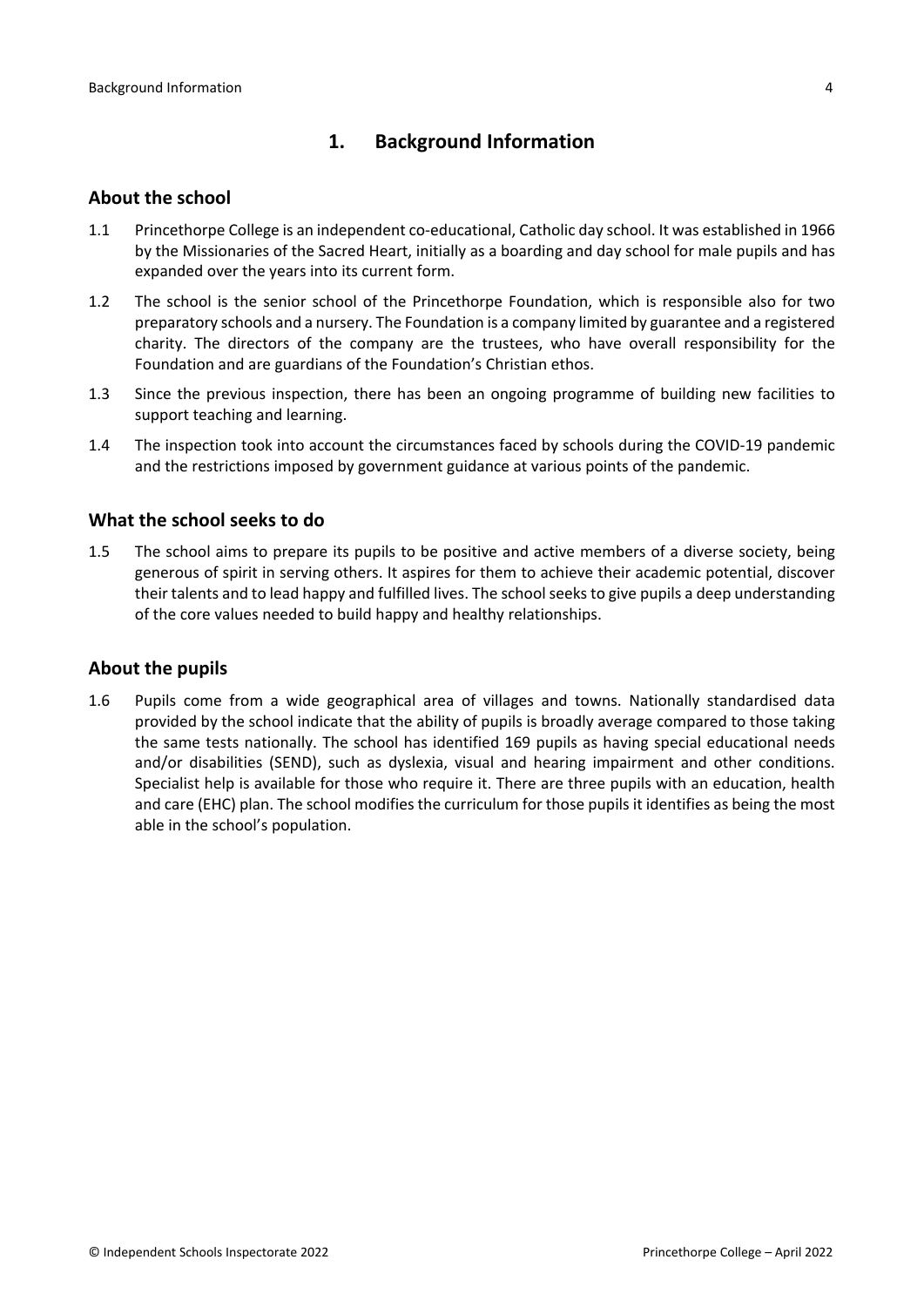# <span id="page-4-0"></span>**2. Regulatory Compliance Inspection**

## <span id="page-4-1"></span>**Preface**

The Independent Schools Inspectorate (ISI) is approved by the Secretary of State to inspect schools which are, or whose heads are, in membership of the associations which form the Independent Schools Council (ISC) and report on the extent to which they meet the Independent School Standards ('the standards') in the Schedule to the Education (Independent School Standards) Regulations 2014. Additionally, inspectionsreport on the school's accessibility plan under Schedule 10 of the Equality Act 2010 and the ban on corporal punishment under section 548 of the Education Act 1996. Inspections also comment on the progress made to meet any compliance action points set out in the school's most recent statutory inspection.

ISI inspections are also carried out under the arrangements of the ISC Associations for the maintenance and improvement of the quality of their membership.

**This is a FOCUSED COMPLIANCE INSPECTION which was combined with an inspection of EDUCATIONAL QUALITY. The FOCUSED COMPLIANCE inspection reports only on the school's compliance with the standards.** The standards represent minimum requirements and judgements are given either as **met** or as **not met**. All schools are required to meet all the standards applicable to them. Where the minimum requirements are not met, this is clearly indicated in the relevant section of the report and the school is required to take the actions specified. In this focused compliance inspection, key standards have been inspected in detail. These are the standards on safeguarding; measures to guard against bullying; arrangements for pupils' health and safety; arrangements to check the suitability of staff; the provision of information; the handling of parents' complaints; and other related aspects of leadership and management. The remaining standards and requirements are deemed to continue to be met unless evidence to the contrary has been found.

Inspections do not include matters that are outside of the regulatory framework described above, such as: an exhaustive health and safety audit; compliance with data protection requirements; an in-depth examination of the structural condition of the school, its services or other physical features; contractual arrangements with parents; an investigation of the financial viability of the school or its accounting procedures.

Inspectors may be aware of individual safeguarding concerns, allegations and complaints as part of the inspection process. Such matters will not usually be referred to specifically in published reports in this document but will have been considered by the team in reaching its judgements.

Links to the standards and requirements can be found here: The Education (Independent School Standards) Regulations 2014.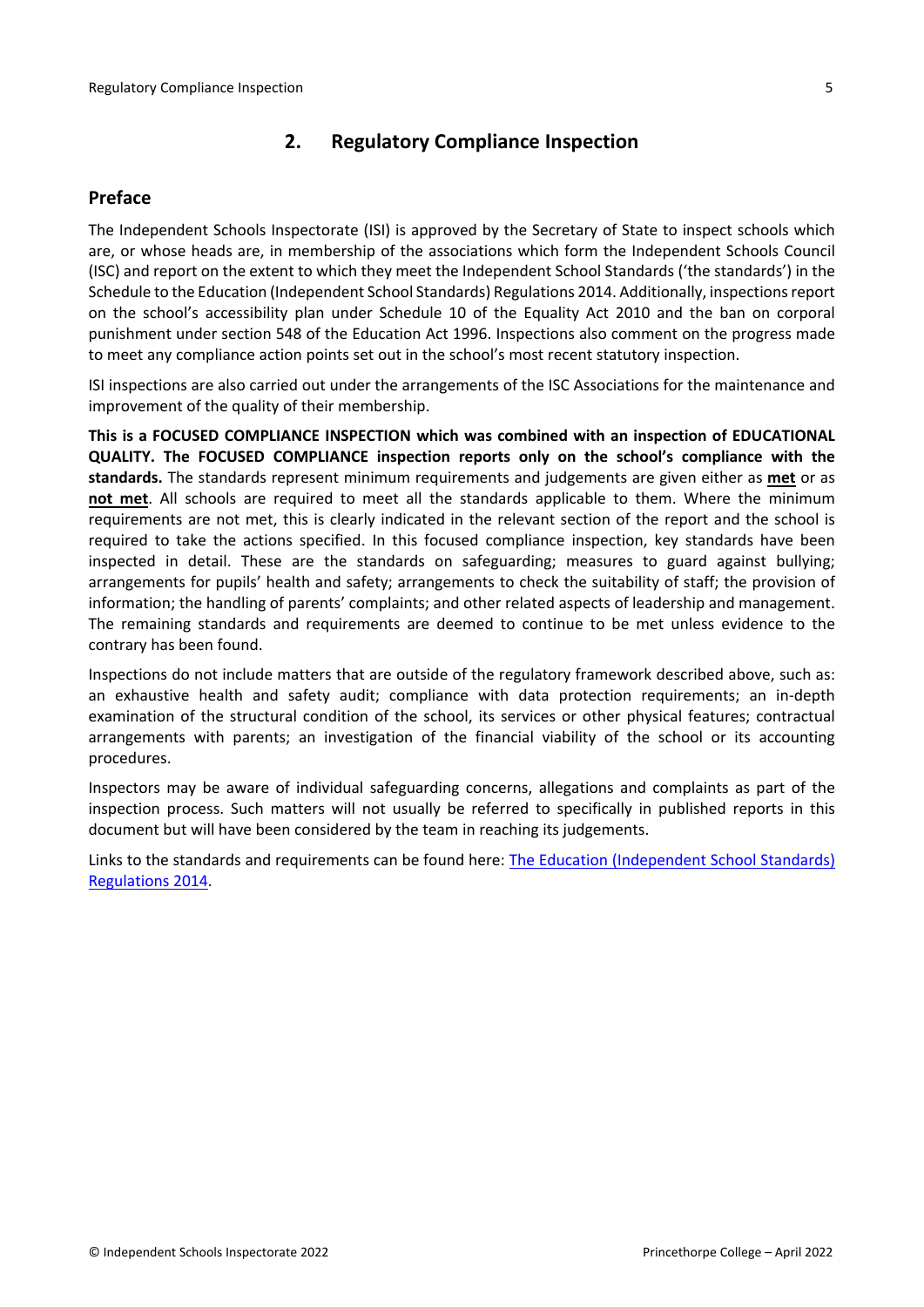# <span id="page-5-0"></span>**Key findings**

**2.1 The school meets the standards in the schedule to the Education (Independent School Standards) Regulations 2014, and associated requirements, and no further action is required as a result of this inspection.**

## <span id="page-5-1"></span>**PART 1 – Quality of education provided**

- 2.2 The school's GCSE and A-level results in the years 2018 to 2021 confirm that teaching enables pupils to make good progress in the context of Part 1 paragraph 3(a).
- 2.3 The curriculum is documented, supported by appropriate plans and schemes of work for the pupils and covers the required breadth of material. The teaching enables pupils to make good progress, encompasses effective behaviour management and is supported by suitable resources. A suitable framework for the assessment of pupils' performance is in place.
- 2.4 Pupils receive relationships and sex education, except in so far as they are lawfully excused. The school has consulted parents and published a written statement of its policy which has regard to the relevant statutory guidance.
- **2.5 The standards relating to the quality of education [paragraphs 1–4] are met.**

# <span id="page-5-2"></span>**PART 2 – Spiritual, moral, social and cultural development of pupils**

- 2.6 Principles and values are actively promoted which facilitate the personal development of pupils as responsible, tolerant, law-abiding citizens.
- **2.7 The standard relating to spiritual, moral, social and cultural development [paragraph 5] is met.**

# <span id="page-5-3"></span>**PART 3 – Welfare, health and safety of pupils**

- 2.8 Arrangements are made to safeguard and promote the welfare of pupils by means that pay due regard to current statutory guidance; good behaviour is promoted; bullying is prevented so far as reasonably practicable; health and safety requirements are met, including those relating to fire safety; provision is made for first aid. Pupils are properly supervised; admission and attendance registers are maintained, as required, and there is a strategic approach to risk assessment. A disability access plan is in place.
- **2.9 The standardsrelating to welfare, health and safety [paragraphs 6–16], the requirement of Schedule 10 of the Equality Act 2010, and the ban on corporal punishment undersection 548 of the Education Act 1996 are met.**

### <span id="page-5-4"></span>**PART 4 – Suitability of staff, supply staff, and proprietors**

- 2.10 The school makes appropriate checks to ensure the suitability of staff, supply staff and proprietors, and a register is kept as required.
- **2.11 The standards relating to the suitability of those in contact with pupils at the school [paragraphs 17–21] are met.**

### <span id="page-5-5"></span>**PART 5 – Premises of and accommodation at schools**

2.12 Suitable toilet and changing facilities, and showering facilities where required by the standard, and appropriate accommodation for pupils' medical and therapy needs are provided. The premises are maintained to a standard commensurate with health and safety; acoustics and lighting are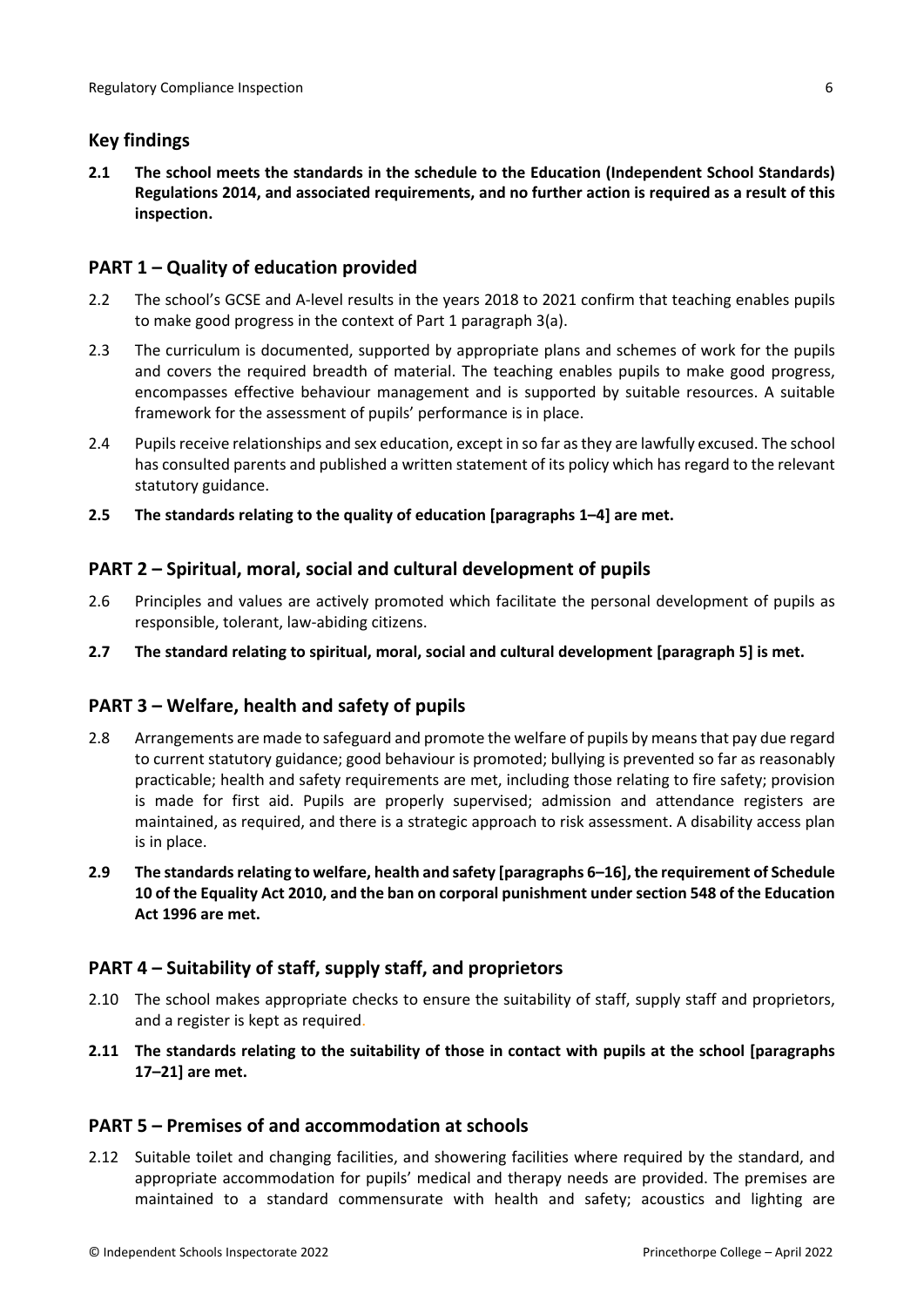appropriate; water provision is adequate. Suitable outdoor space is provided for physical education and outdoor play.

**2.13 The standards relating to the premises and accommodation [paragraphs 22–31] are met.**

#### <span id="page-6-0"></span>**PART 6 – Provision of information**

- 2.14 A range of information is published, provided or made available to parents, inspectors and the Department for Education. This includes details about the proprietor, the ethos of the school and the curriculum, and of the school's arrangementsfor admission, behaviour and exclusions, bullying, health and safety, first aid, details of the complaints procedure, and the number of complaints registered under the formal procedure during the preceding school year, and the provision for any with education, health and care plans or English as an additional language. It also includes particulars of the school's academic performance during the preceding school year, inspection reports and (for parents only) a report at least annually of their own child's progress. The safeguarding policy is posted on the school's website.
- **2.15 The standard relating to the provision of information [paragraph 32] is met.**

#### <span id="page-6-1"></span>**PART 7 – Manner in which complaints are handled**

- 2.16 Parental complaints, if any, are handled effectively through a three-stage process, (informal, formal and a hearing before a panel of three, one of whom isindependent of the school). Each stage has clear time scales, and at the third stage the panel can make findings and recommendations which are communicated to the complainant. Records are kept appropriately, including of any action taken, whether or not a complaint is successful.
- **2.17 The standard relating to the handling of complaints [paragraph 33] is met.**

#### <span id="page-6-2"></span>**PART 8 – Quality of leadership in and management of schools**

- 2.18 The proprietor ensures that the leadership and management demonstrate good skills and knowledge, and fulfil their responsibilities effectively, so that the other standards are consistently met, and they actively promote the well-being of the pupils.
- **2.19 The standard relating to leadership and management of the school [paragraph 34] is met.**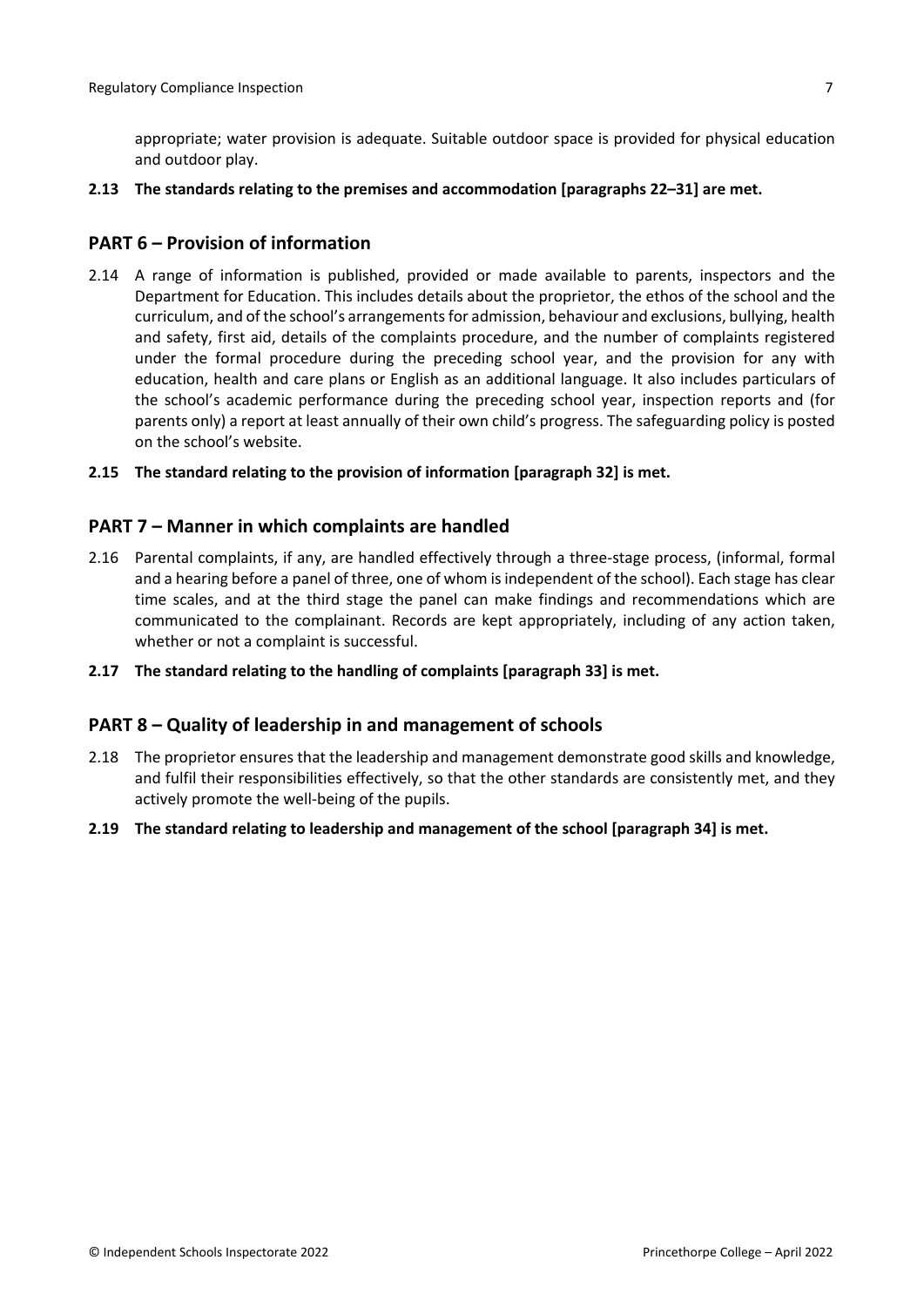# <span id="page-7-0"></span>**3. Educational Quality Inspection**

### <span id="page-7-1"></span>**Preface**

**The EDUCATIONAL QUALITY inspection reports on the quality of the school's work**. It focuses on the two key outcomes:

- The achievement of the pupils, including their academic development, and
- The personal development of the pupils.

#### **The headline judgements apply one of the ISI descriptors 'excellent', 'good', 'sound' or 'unsatisfactory'.**

Where necessary, National Curriculum nomenclature is used to refer to year groups in the school. Where the school's own names differ from those used nationally, the details are given in the table below:

| School name | <b>National Curriculum name</b> |
|-------------|---------------------------------|
| Lower Sixth | Year 12                         |
| Upper Sixth | Year 13                         |

### <span id="page-7-2"></span>**Key findings**

- 3.1 The quality of the pupils' academic and other achievements is excellent
	- Pupils' achievements are excellent both within the classroom and in their extra-curricular activities.
	- Pupils are very focused in their lessons and display an excellent attitude towards their work.
	- Pupils communicate their ideas very effectively, both in discussion and in their written work, reflecting a strong, creative approach to learning.
	- Pupils demonstrate a strong level of knowledge in their lessons and make excellent use of this in the work they produce.
- 3.2 The quality of the pupils' personal development is excellent.
	- Pupils exhibit a confident understanding of themselves.
	- Pupils have an excellent and compassionate awareness of the wider community and work hard to support those in need.
	- Pupils work together effectively on a range of projects outside of the classroom to achieve their common objectives.
	- Pupils display an excellent level of moral responsibility and respect the needs and rights of others around them.

#### <span id="page-7-3"></span>**Recommendations**

The school should make the following improvements.

- Ensure that all pupils always achieve their full potential through consistent opportunities to be active participants in their learning.
- Enable pupils in younger years to develop their leadership skills further.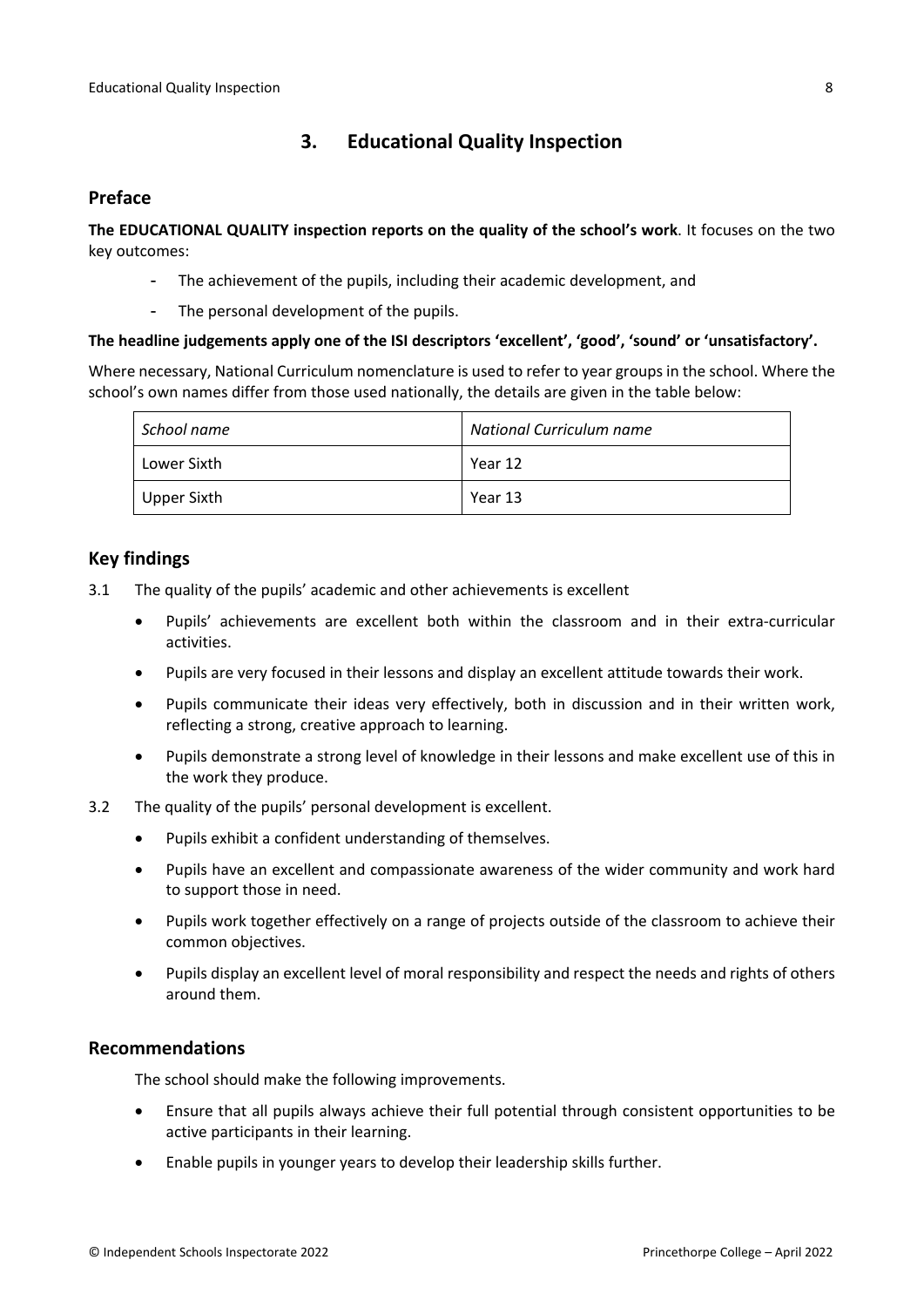### <span id="page-8-0"></span>**The quality of the pupils' academic and other achievements**

- 3.3 The quality of the pupils' academic and other achievements is excellent.
- 3.4 Pupils at the school achieve a high level of results, exceeding the predictions from standardised assessments at every level. At A level during the years 2018 to 2019, the average percentage of grades at A\*/A was 33%. At GCSE in the same period, 47% of grades were at 9 to 7. Pupils with SEND also achieve well above expectations and are fully in line with the main cohort. Pupils' resultsin these years are significantly higher than national figures at both GCSE and A level. The results from centreassessed and teacher-assessed grading in 2020 and 2021 indicate that these are in line with previous performance. Many pupilsin the sixth form also undertake the Educational Project Qualification (EPQ), with 80% of pupils achieving grades at  $A^*$  to B, further extending their expertise and knowledge. The vast majority of the many Year 13 leavers choosing to proceed to university achieve places at their first choice of places at competitive institutions. This strong achievement in public examination reflects the excellent progress made by pupils through the younger years.
- 3.5 Pupils display strong levels of knowledge in the classroom and are able to make effective use of their previous work in new situations. All pupils show knowledge and skills that are at least appropriate for their age group with some exhibiting skills much higher than peers of equivalent age. They can make links and recall previous areas of study well. Pupils diligently work through tasks and are methodical in their approach. For example, in a mathematics lesson, Year 7 pupils effectively drew on their knowledge of order of operationsto solve a variety of mathematic problems and confidently explained the processesthey had used. When questioned, pupilsreply correctly and in detail and a large number show acuity in their follow-up questions. Pupils can sustain their questioning skills into a more extended discussion when encouraged. Pupils' written work shows how skills such as conciseness and developing arguments improve over time. Pupils in the sixth form, often produce excellent work, such as in a history lesson when they assessed the success or otherwise of the personal rule of Charles I. In their responses to the pre-inspection questionnaire, parents commented positively on the strength of their children's learning and how this reflected the commitment of the teaching and the direction provided by the school's leaders and trustees.
- 3.6 Pupils have very positive attitudes towards their work and are highly focused in lessons. They are attentive and are quick to attempt tasks asked of them by their teachers. Pupils who spoke to the inspectors said that they feel well supported in their endeavours by committed teaching. Pupils benefit significantly from an atmosphere in school which is positive and one where learning and trying one's best are celebrated. As a result, they are very keen to make progress and this applies across the years and the ability range. Some pupils show significant initiative in taking leadership of their own learning. However, not all pupils demonstrate such responsibility. Pupils make the most progress and show most motivation where they are able to be actively involved in their lessons. Pupils are able to work effectively on their own but equally are very comfortable with working together on a task. Pupils display for the most part an impeccable demeanour in class, enabling their strong progress.
- 3.7 Pupils' communication skills are of high quality. The majority of pupils are effective communicators both orally and in writing. For example, in a Year 9 textiles lesson, pupils spoke confidently and perceptively about the impact of fast fashion on the environment. The pupils are not afraid to express their views and talk with pride about their work. They listen with great care and rarely let their attention slip. Most pupils are very comfortable in communicating their ideas in discussion and are not afraid of being judged if they say something that is not quite correct. Pupils in a sixth form music lesson on analysing a film score, showed great creativity in discussing their ideas all through the lesson, to reach their conclusions on how it matched the nature of the film. However, not every lesson provides such opportunities for active participation and where this is the case, progress is more limited. Pupils' skills in communication are reflected in fluid and creative, cogent writing, seen in the work scrutiny and in the projects undertaken across the years.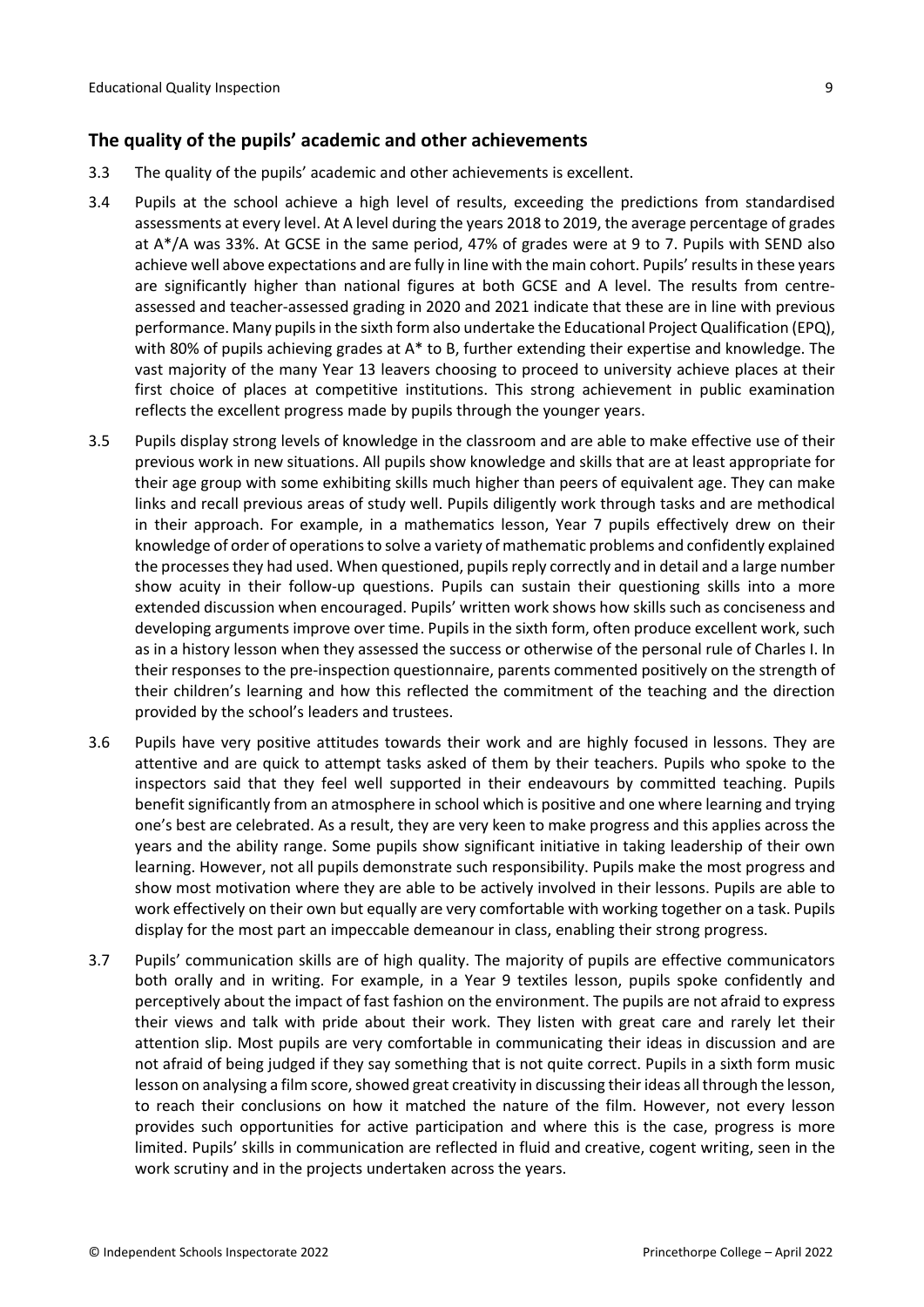- 3.8 Pupils show excellent study skills across the school. They take care to find their own ways to learn when given the opportunity. They display strong skills of analysis and are able to develop their own ideas creatively to produce thoughtful conclusions. Pupils are very reflective about what might be the most effective ways to learn. Pupils successfully plan their revision, using techniques such as spider diagrams and planning grids. They analyse their work in tests and respond to extension prompts in sciences. Pupils show a strong ability to use a wide range of resources to develop thinking skills of the highest order. In some lessons, pupils suggest detailed hypotheses, synthesising their resources to produce erudite work. The ablest pupils analyse with great care and cite evidence for their answers, while the less able work hard on developing skills of structure and cogency. Pupils are very creative in their ideas and use this to enhance their learning and progress, as seen in a sixth-form lesson on ethics where pupils analysed the strengths and weaknesses of Freudian ideas of the primal horde.
- 3.9 Many pupils demonstrate excellent mathematical and numeracy skills. For instance, some Year 11 pupils confidently tackled challenging GCSE questions, demonstrating fluent mathematical skills and supporting each other when solving problems. Year 13 pupils successfully solved synoptic problems in their lesson and spoke passionately about the progress they had made over the previous years. They noted the benefits that studying further mathematics at GCSE had brought to their sixth form studies. Pupils in the sixth form also highlighted how their mathematical skills supported their other A levels. Less able pupils are not always as confident in applying numeracy skills in other subjects. However, some strong examples of such application were also seen. Pupils demonstrate confident use of numerical skills in a variety of subjects and are able to independently draw on a number of resources to solve numerical calculations. The application of their mathematical knowledge and skills across subjects is excellent.
- 3.10 Pupils make confident use of information, communication and technology (ICT) to support their studies and are fluent at accessing online resources and other aids to learning. This is enhanced by the school's decision to enable every pupil to have their own device. Pupils are competent at word processing which they use for essays and in the various projects they engage in across the school. They make increasing use of technology as they move through the school, to collect and analyse data. Year 13 pupils studying mathematics found that using online graphing software was highly effective and helpful in developing their understanding of functions. The pupils use ICT as a natural part of their learning. It is well integrated across the school. As a result, pupils show excellent and skilled use of ICT throughout their work. Pupils use ICT comfortably a productive tool in their learning whether it is directed by teaching or by their own volition. The school has effectively embedded the skills pupils developed during periods of remote learning to support this area of school life.
- 3.11 Pupils achieve success in a wide range of activities both within and beyond the classroom. The pupils are able to find their own unique passions and relish taking part in them, broadening their perspective on life. In their responses to the questionnaire, pupils commented positively on the different skills they had been able to develop through the co-curricular programme. Pupils embrace wholeheartedly the many opportunities to participate in a myriad of activities at the school and many enjoy substantial success in these. This includes individuals being selected for sports teams both regionally and nationally, as well as teams in school achieving success. Pupils achieve highly in music and drama examinations. Individual pupils have earned places in national artistic groups. Pupils achieve success in national competitions for mathematical and scientific subjects. Many achieve success in The Duke of Edinburgh's Award scheme (DofE), including at gold level. Pupils gain new skills from their involvement in the DofE, enabled by the broader vision of the school and its desire to encourage pupils to develop themselves as widely as possible.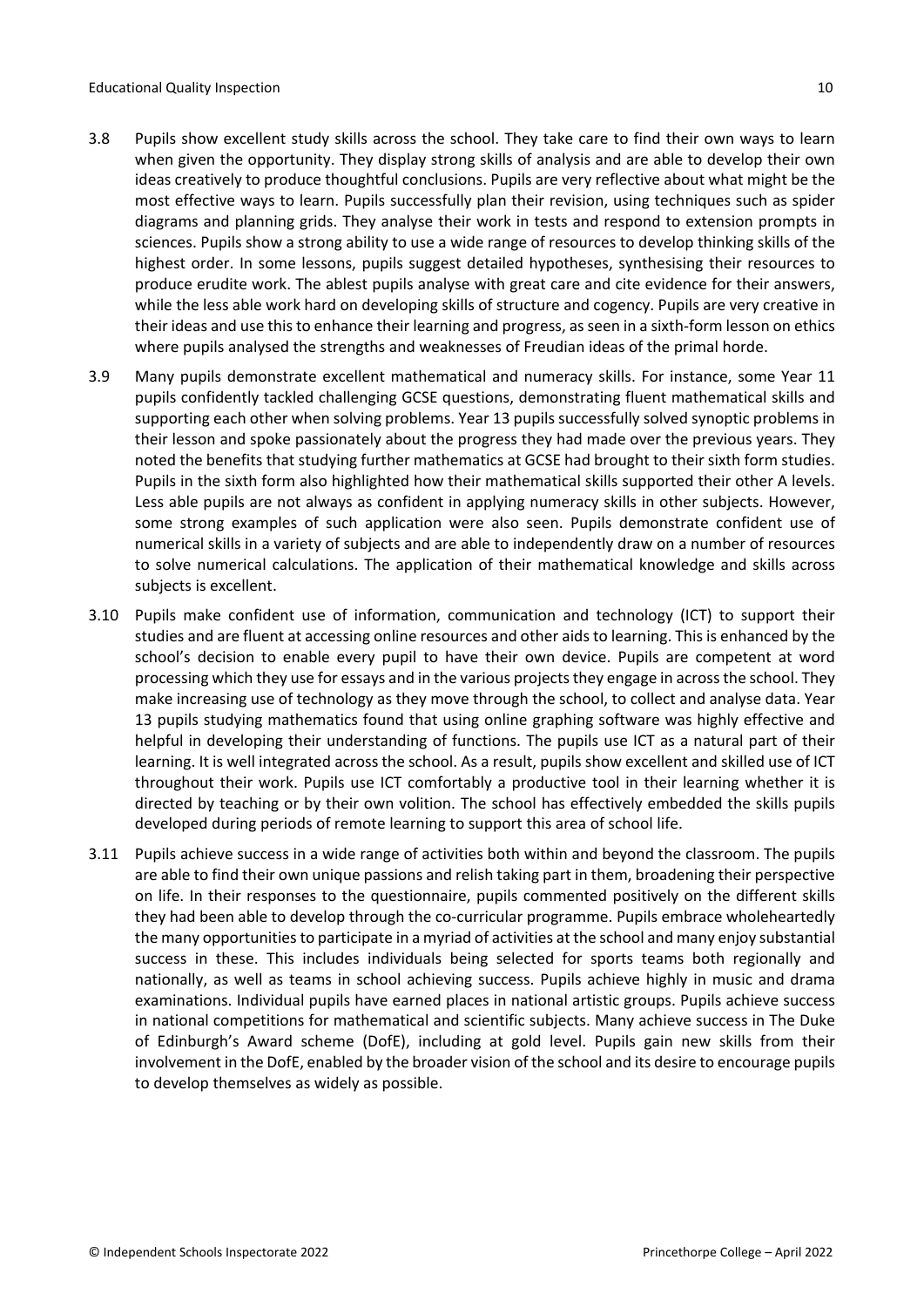# <span id="page-10-0"></span>**The quality of the pupils' personal development**

- 3.12 The quality of the pupils' personal development is excellent.
- 3.13 Pupils have an excellent level of self-understanding. They are aware of their areas of strength and weaknesses and are not afraid to confront the latter. They can articulate accurately and effectively what steps to take to improve in all their pursuits. This was seen in an English lesson where pupils showed maturity in the way they assessed their own work and then that of their peers. The pupils have a high level of resilience and are able to tackle aspects they find challenging, without fear. Older pupils demonstrate an excellent understanding of their current progress and of how to improve their own learning. Pupils are very positive in dealing with setbacks and in this they feel strongly supported by the pastoral system in the school. They know who they can ask for help but equally they understand the need to work things out for themselves. Pupils in the sixth form declared in interview that the difference between the pupils they were on arrival and how they were now, was 'simply exponential' and they were very appreciative of their time at the school. In the questionnaire, parents praised the strong support provided by the school for their children's development as individuals.
- 3.14 Pupils demonstrate a strong awareness of the importance of contributing positively to the lives of others both within the school and in the wider community. The extensive range of charity work within school, often led by senior pupils, provides a social compass which guides all pupils in their thinking. This helps pupils to develop excellent social skills which become increasingly sophisticated as they progress through their school career. Opportunities for responsibility vary at different stages of the school, increasingly becoming more accessible as pupils move up the years. Consequently younger pupils are not always able to demonstrate their leadership strengths in the way that the most senior pupils can. Those at the top end of school are excellent ambassadors and role models serving as examples that younger pupils aspire to, promoted by the vertical house system. Year 7 pupils spoke enthusiastically about events, such as non-uniform days and Easter egg hunts that raised money for charities. They take pride in what they as individuals and as a school can give back to society and in so doing, gain a greater appreciation of the needs of people, asthey explained in interview. Pupils provide support in local schools and care homes. They engage fully in the community service element of the DofE scheme, often in their own locality. They also look beyond the immediate environs to the global community, seen in their support for the organisation *Mary's Meals* and their work with a school in Malawi.
- 3.15 As a result of the vertical tutor group structure and the house system, pupils develop a strong appreciation for the value of working together as a team. This impact can be clearly seen in pupils' strength of feeling for house events and their loyalty to their houses. Pupils also engage fully and develop new skills through the many opportunities for working together, such as in sports' teams, in the DofE scheme or in the excellent musical productions, seen on film during the inspection. Pupils work together very effectively both inside and outside the classroom and can see the many advantages in collaboration to achieve common goals. A group of pupils spoke enthusiastically about how they had planned and created all the elements for a fashion show the previous year, ranging from designing and making the clothes to planning the music and organising the staging and lighting. This approach to collaboration and its positive impact on pupils' social development is a source of strength within the school.
- 3.16 Pupils have a strong sense of moral responsibility, encouraged by an environment in which there are the key rules of *Be Kind* and *Do your Best*. This makes them more aware of monitoring their own behaviour, so they become self-regulating. This understanding of right and wrong was demonstrated in an English lesson where pupils studying the novel *Atonement,* discussed objectively whether the decisions taken by the key characters were the right ones, given the tragic impact of their actions. Pupils appreciate the right of all people at the school to go about their daily lives without interference from others and so they respect the needs of the people around them. In interview, pupils said they respected the school rules and believed that the vast majority of their peers do so. They understand the need for sanctions and see the incremental approach as a means not only of deterrence but of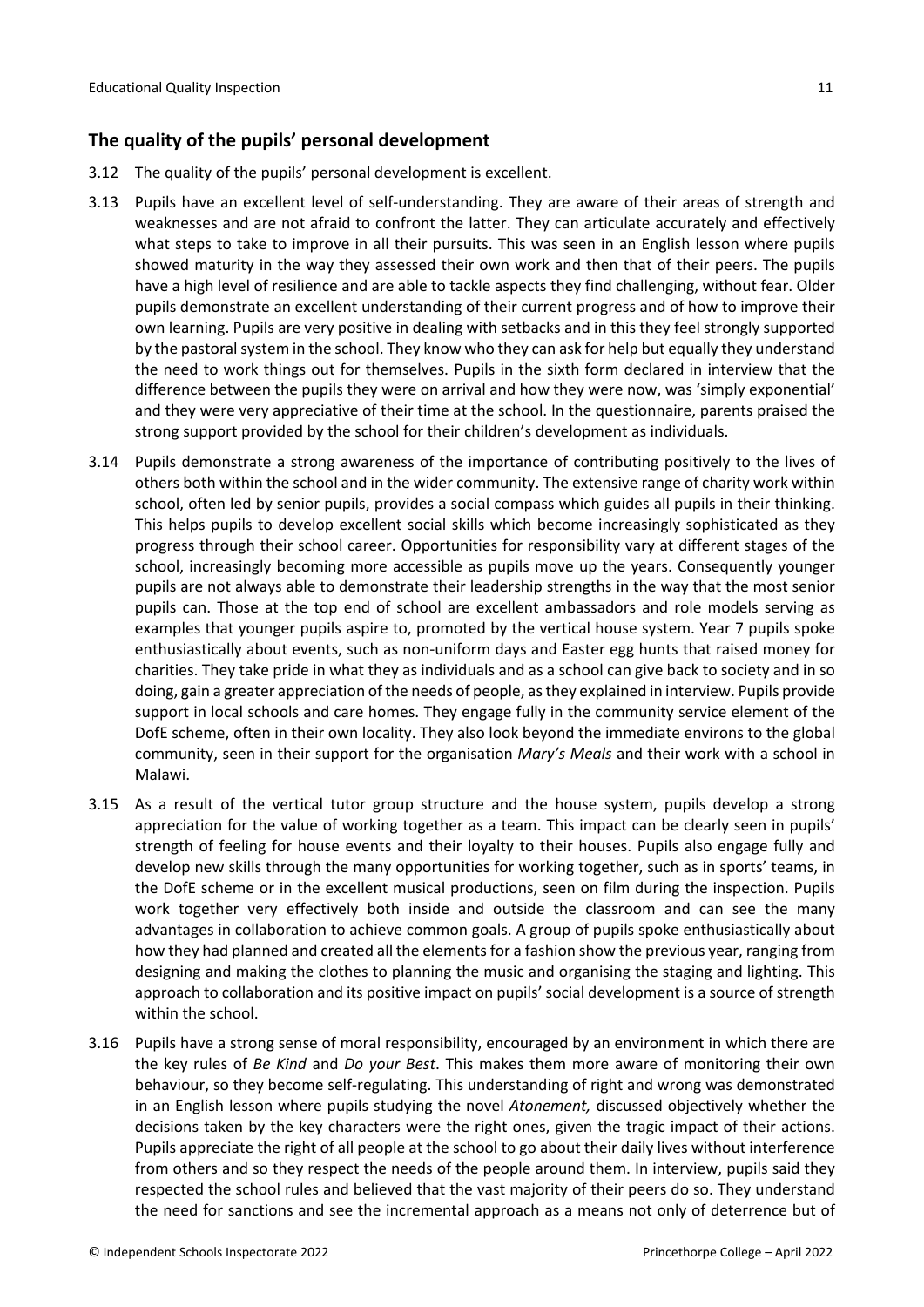learning how to behave. The pupils display a strong nuance of understanding around behaviour, even having an appreciation of why certain pupils may get treated with more leniency due to their own personal circumstances. Younger pupils understand the difference between high spirits and bad behaviour but also recognise that high spirits can make other pupils uncomfortable, which is not acceptable.

- 3.17 Pupils are well aware of the importance of decisions they make affecting their futures. Pupils from Year 9 spoke confidently about their GCSE choices. They appreciate the importance of making good decisions because these might determine the pathways they follow later and respect the advice provided by their teachers. Younger pupils understand the importance of developing independence and the role that choice has in this development. They appreciate being able to serve on the school council and are happy to fill in the school's questionnaires and lobby the council members. Pupilslearn effectively from the available opportunities for decision making in their work, seen in history and textiles lessons. They appreciate the freedom which they get to choose the extra-curricular clubs they attend, so that they can learn new skills. Pupils appreciate the way in which the school promotes their independence whist also ensuring they can receive support where needed. They declare themselves to be confident in their choices, supported by the advice they are given, often from senior pupils who have been through the system and know what is best.
- 3.18 Pupils do show a strong awareness of the wider elements of life, encouraged by the Catholic ethos of the school. Year 7 pupils talked about gaining a greater understanding of concepts such as hope, which is the school's theme for the year. Pupils very keenly discuss issues of faith and say that they want to understand other practices and philosophies to broaden their understanding. In an art lesson, pupils explored themes of identity, which demanded consideration of the non-material world and made strong links with psychology and issues of the mind. The school's Christian ethos means that spiritual understanding is at the heart of pupils' education and the pupils are aware of the benefits of this and are clear that all religions and faiths are tolerated in the school. There is a strong sense of philosophical understanding of a more general nature among the pupils themselves. For example, Year 9 pupils spoke knowledgably about the impact of fast fashion on the environment and the importance of recycling, repurposing and looking after the planet's resources. Pupils are active in promoting an environmental awareness, reflected in their *Planet Princethorpe* project, which is led by sixth formers and invites input and ideas from the whole school community. Recent initiatives include sowing wildflower seeds and providing bird boxes. The pupils' aesthetic awareness is very strong also, seen in the outstanding quality of the artwork displayed across the school, as well as in musical performances such as the choir's rendition of the ethereal hymn *Ubi Caritas,* listened to, on a recording of a recent concert.
- 3.19 Pupils have a very strong sense of the importance of treating everyone equally and feel that this is a fundamental part of the school's ethos. Pupils show a great level of respect for the differences between themselves and others and indeed, seek to celebrate them. Consequently pupils can be proud of their individuality. Pupils frequently lead assemblies that promote inclusion and the gains to be made from living harmoniously as a society. The pupils themselves have come up with their definitions on terms related to diversity and shared these with the school. Pupils are also aware that some groups of pupils need more support and appreciate the discreet way in which the school can help them, thus enabling all pupils to gain confidence and make progress with their learning. Pupils discuss issues of race and gender knowledgeably, in an academic context and make strong and apt links between historical exempla and contemporary issues and behaviours. They show interest in an empathy for other cultures and beliefs and evince a desire to discuss and explore such ideas more deeply in lessons. Pupils do embrace one of the school's core aims of being kind to each other.
- 3.20 Pupils feel very safe both within school and the virtual world online where they have a strong understanding of how to protect themselves, supported by the school's teaching and ICT systems. Pupils also understand the importance of being physically healthy and involve themselves fully in the varied opportunities for exercise in school. Pupils talk sensibly about adopting a balanced diet,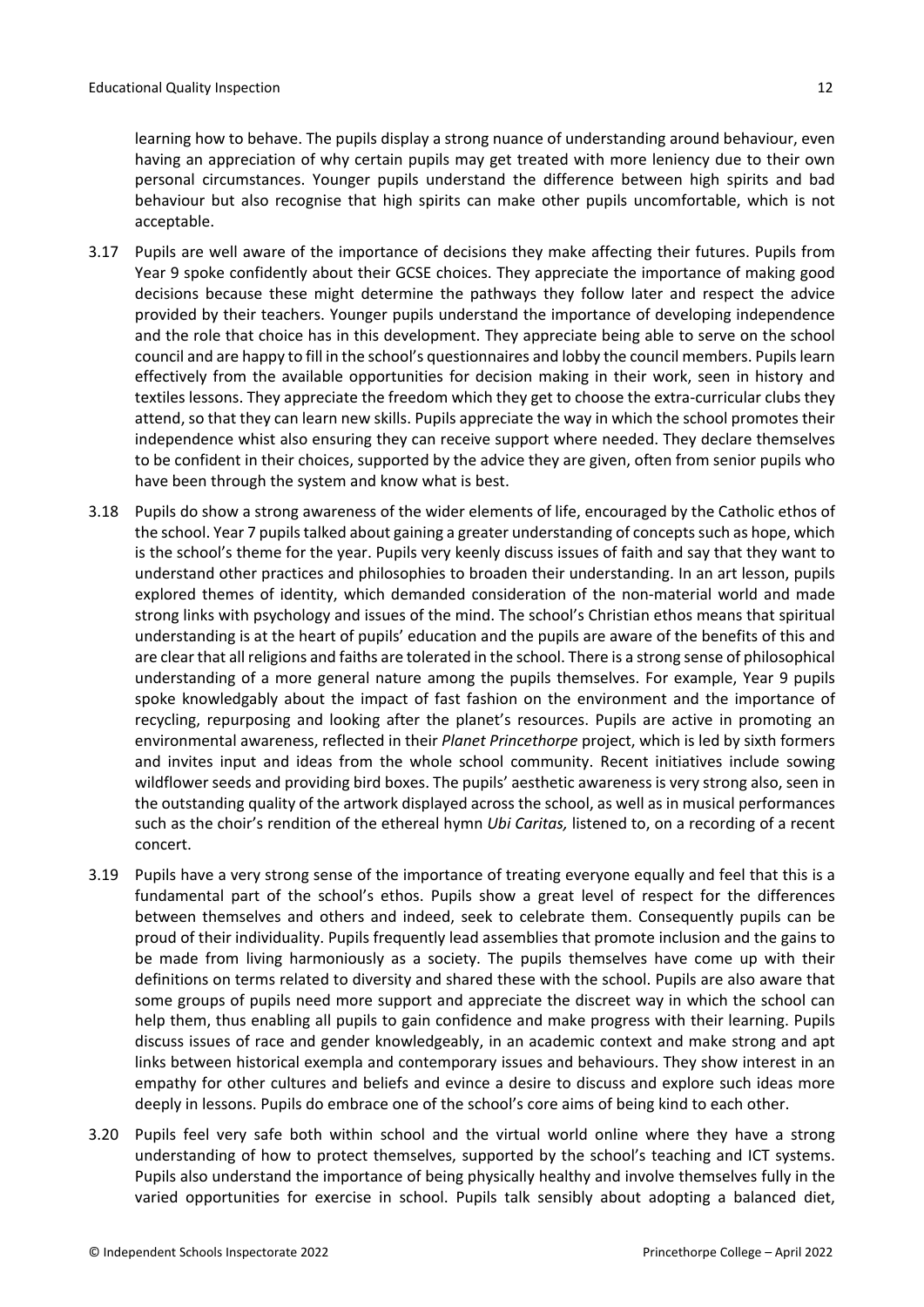witnessed in a food technology lesson for younger pupils. They are also aware of the need to take care of their emotional health and understand the importance of giving themselves time to step back from their busy lives. Consequently they take advantage of the opportunities to attend well-being sessions and in this they are given support by the pastoral team within the school. In their responses to the questionnaire, pupils expressed their appreciation for this and explain how this strong support has helped them cope with the challenges of the pandemic. Consequently, pupils feel confident that they can give of the best inside and outside of the classroom, in keeping with the school's core aims.